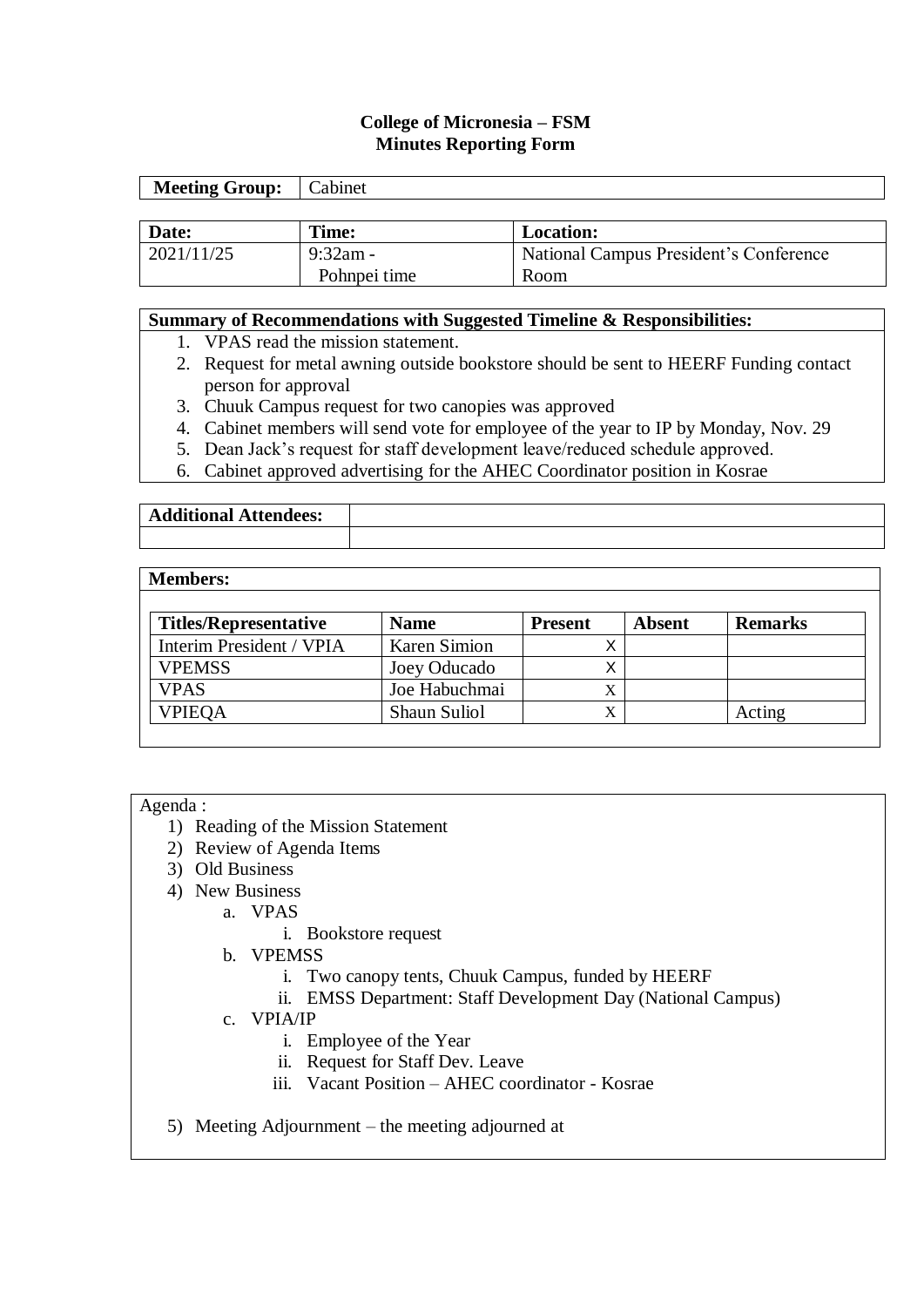## **Agenda/Major Topics of Discussion:**

Interim President called the meeting to Order at 9:32am. VPAS read the college's mission statement. VPEMSS moved and VPIEQA seconded that Cabinet adopts the agenda and the motion carried.

# **New Business**

# **a) VPAS**

i. Bookstore Request – Request is for funding to provide a metal awning so students can properly practice social distancing when waiting to enter the bookstore without standing in the sun or rain. The current bookstore space can only accommodate two customers at one time, less than 3 sq m inside bookstore. Canopy tents are not sufficient since they blow down and don't protect students from rain. An estimate of the cost for the project was provided but is over the limit and should go out for bid. IP needs to first fconfirm request with grant contact person for HEERF Funding as this funding only allows for minor renovations. IP should mention COVID related products are dispensed to students and staff from this facility.

# **b) VPEMSS**

- i. Two Canopy tents, Chuuk Campus HEERF funding. The purpose of the tents is to expand space for students since current outdoor facility does not accommodate the student population with social distancing. Total cost is \$2,109.40. VPAS motioned, VPIEQA seconded. Motion carried.
- ii. EMSS Department Staff Development Day-National Campus. Managers in EMSS agreed to address needs for capacity building so EMSS directors are proposing a staff development day Dec. 20, with team building exercises, celebrating successes and reflecting on challenges. The plan is to have concurrent sessions including sessions on Cyber Security, use of Excel, business communications, first aid for security officers, etc. Venue is practice gym.
- iii. Graduation will be in-person on December 17, 2021. The number of guests will be limited to meet social distancing of 3 ft. and face masks will be distributed. There is a possibility for 3 valedictorians. Graduates from past drive through graduations will be invited to participate.

# **c) VPIA/IP**

- i. Employee of the Year The employee of the year is selected from the employees of the month. Cabinet has narrowed choices to Phyllis and Danilo. Cabinet members are to send votes to IP by Monday, Nov. 29.
- ii. Request for Staff Development leave Dean of CTEC requested to reduce scheduled from now until January 7 to complete his research thesis for his master's degree. Completion of this requirement will complete the degree requirements. VPIEQA motioned, VPEMSS seconded, motion carried.
- iii. Vacant Position AHEC coordinator Kosrae. AHEC director is requesting to re-advertise the AHEC coordinator position for Kosrae. This is a grant funded position. The cabinet reviewed this previously advertised position since hiring